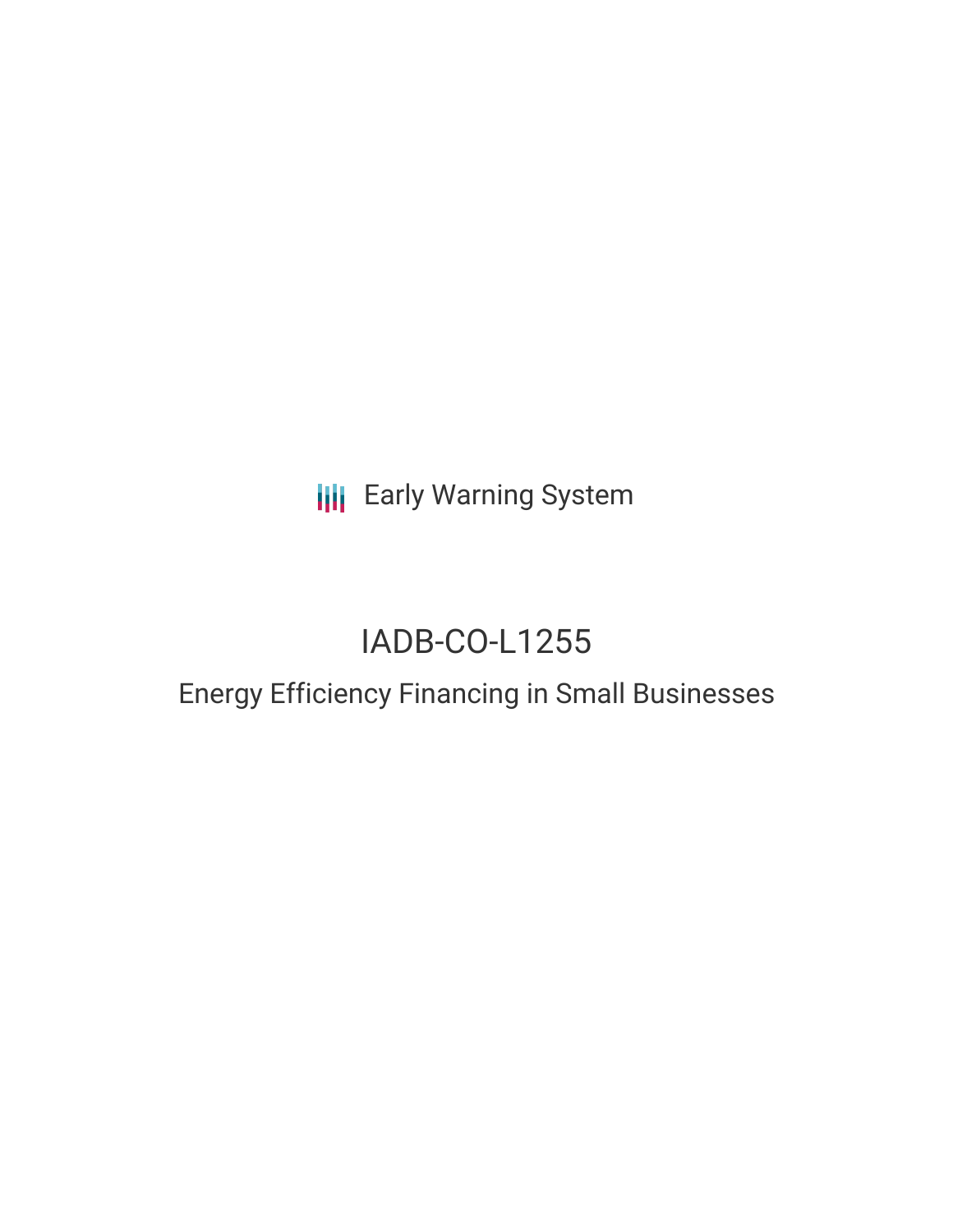

### **Quick Facts**

| <b>Countries</b>               | Colombia                               |
|--------------------------------|----------------------------------------|
| <b>Financial Institutions</b>  | Inter-American Development Bank (IADB) |
| <b>Status</b>                  | Active                                 |
| <b>Bank Risk Rating</b>        | B                                      |
| <b>Borrower</b>                | Government of Colombia                 |
| <b>Sectors</b>                 | Climate and Environment, Energy        |
| <b>Investment Type(s)</b>      | Loan                                   |
| <b>Investment Amount (USD)</b> | $$8.00$ million                        |
| <b>Project Cost (USD)</b>      | \$8.00 million                         |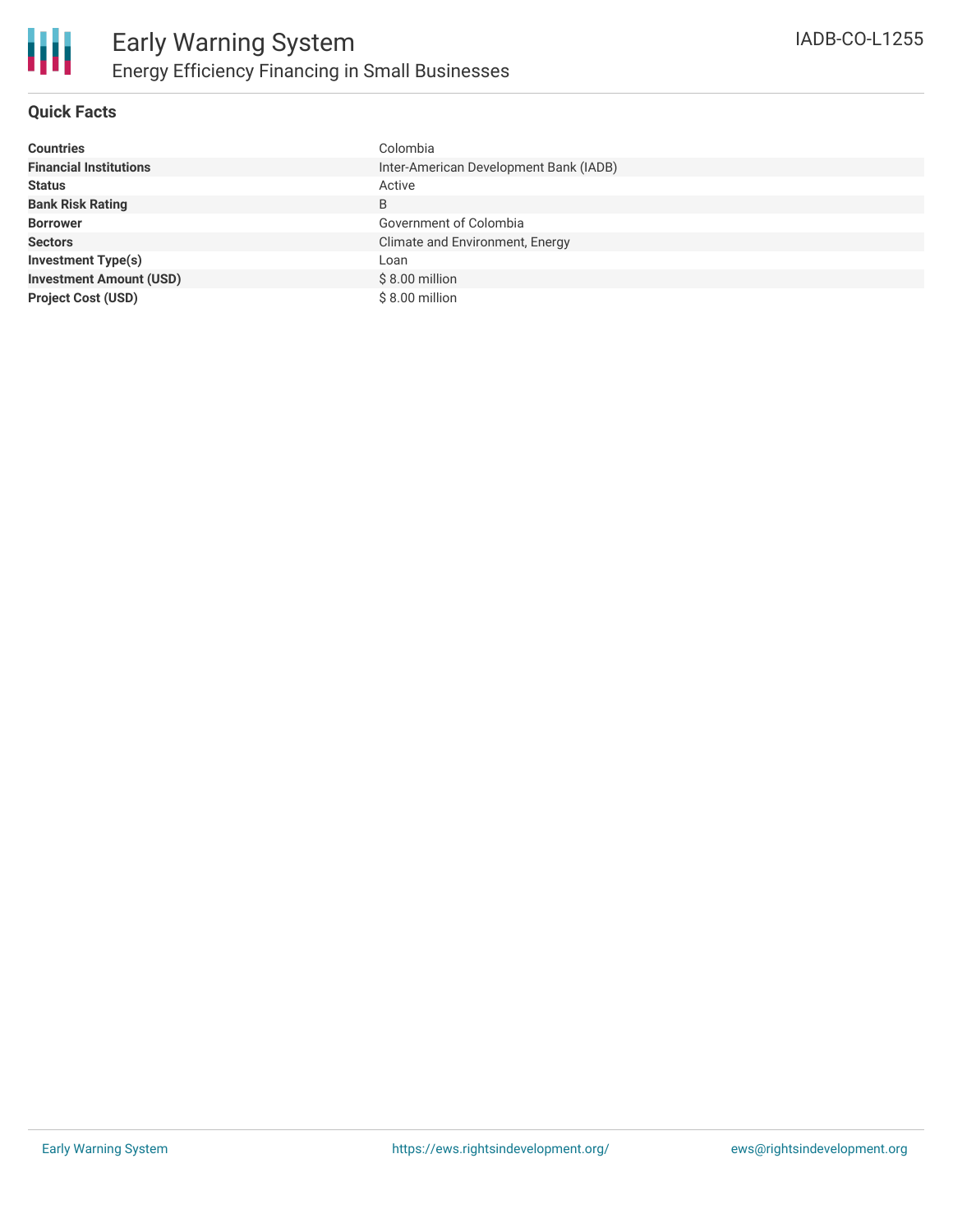

### **Project Description**

The objective of this loan program is to contribute to reducing the energy consumption of the Medium Sized Firms, and consequently the emissions of Greenhouse Gases (GHG), through a greater availability of long-term financing.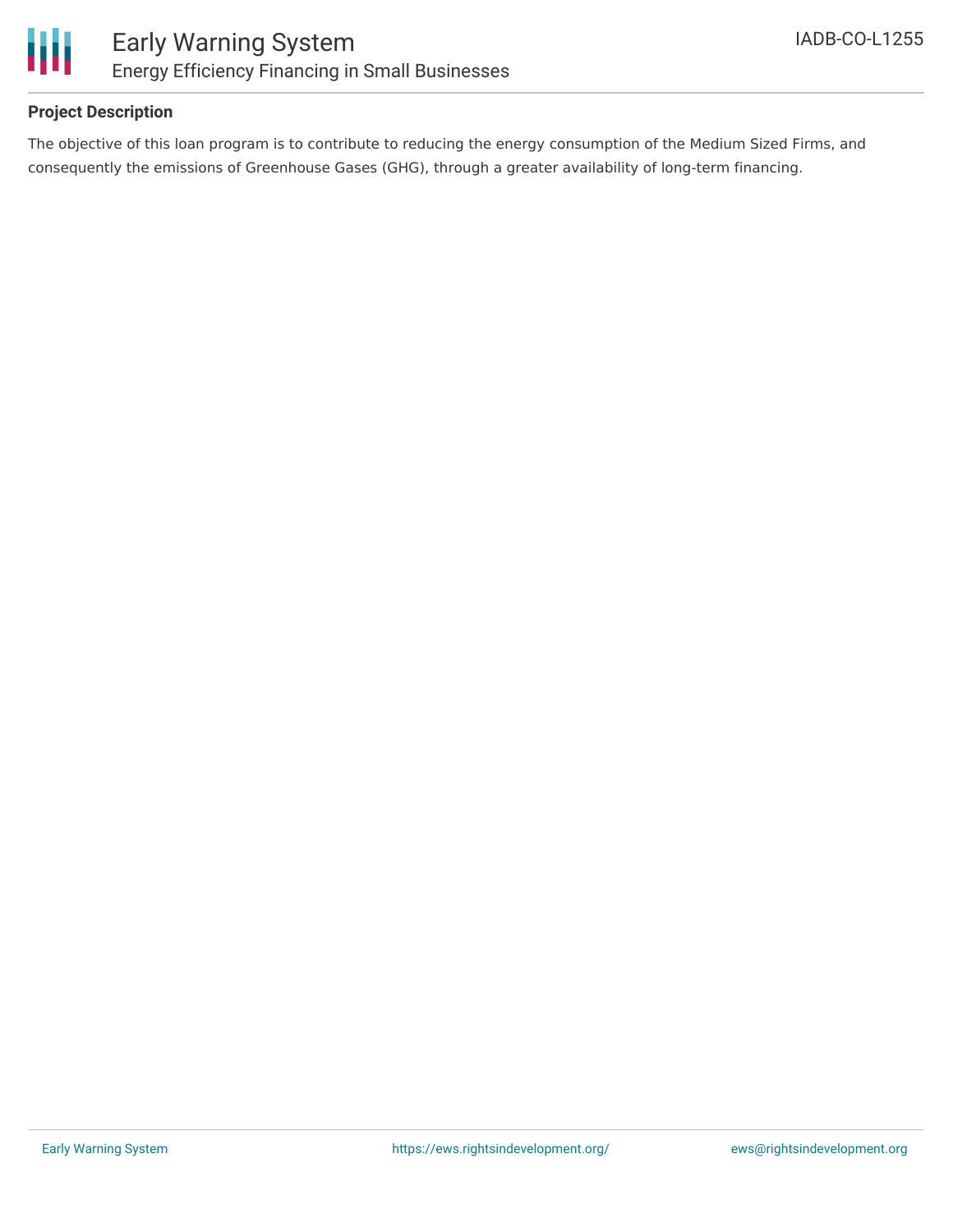

### Early Warning System Energy Efficiency Financing in Small Businesses

### **Investment Description**

• Inter-American Development Bank (IADB)